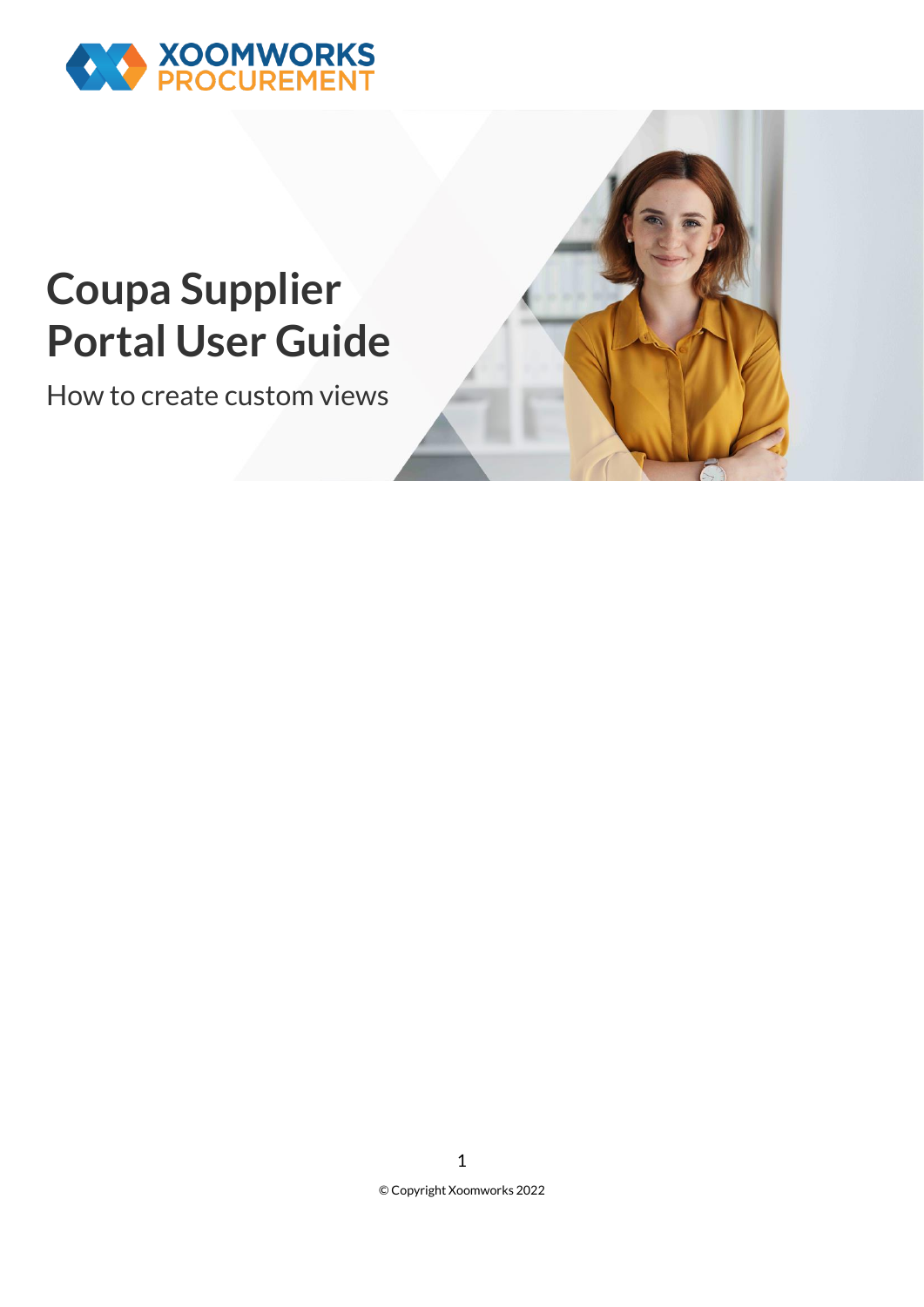

## **Create Custom Views**

You can create custom views for orders, order lines, order changes, order line changes, service/time sheets, service/ time sheet lines, advance ship notices (ASN), invoices, and catalogues.

With a custom view you can create a set of advanced search filters.

- 1. On the main menu, click on the tab for the function for which you want to create a custom view.
- 2. At the top of the table whose view you want to change, click Create View in the View drop-down list.

3. On the Create New data table view page, select the customer for whom you want to change the view settings, and then specify the settings you want to use for your custom view, including filtering conditions, columns to include, and sorting criteria.

| Create New data table view<br>Name<br>Visibility @ Only Me<br>C Everyone<br>Start with view<br>$\mathbb{A}$<br>$\checkmark$<br>of these conditions:<br>Invoice $#$<br>$\checkmark$<br>is<br>$\checkmark$<br>Selected columns<br>Available columns<br>Commented<br>Invoice #<br>Comments<br>Created Date<br>Status<br>custom_field_10<br>PO#<br>custom_field_9<br>Date Of Supply<br>Total<br>Delivery Number<br>Unanswered<br>Comments<br><b>Disputed Date</b><br>Actions<br>Document Type<br>Invoice Date<br>Lookup Custom Field<br>Original Invoice Date<br>Original Invoice Number<br>Paid<br>Payment Information<br>Payment Term<br>$\vee$ in ascending $\vee$ order. |            | <b>Select Customer</b> | Coupa |  |
|--------------------------------------------------------------------------------------------------------------------------------------------------------------------------------------------------------------------------------------------------------------------------------------------------------------------------------------------------------------------------------------------------------------------------------------------------------------------------------------------------------------------------------------------------------------------------------------------------------------------------------------------------------------------------|------------|------------------------|-------|--|
| General                                                                                                                                                                                                                                                                                                                                                                                                                                                                                                                                                                                                                                                                  |            |                        |       |  |
|                                                                                                                                                                                                                                                                                                                                                                                                                                                                                                                                                                                                                                                                          |            |                        |       |  |
| Apply All V<br>Default Sort Order<br>Sort by                                                                                                                                                                                                                                                                                                                                                                                                                                                                                                                                                                                                                             |            |                        |       |  |
|                                                                                                                                                                                                                                                                                                                                                                                                                                                                                                                                                                                                                                                                          |            |                        |       |  |
|                                                                                                                                                                                                                                                                                                                                                                                                                                                                                                                                                                                                                                                                          |            |                        |       |  |
|                                                                                                                                                                                                                                                                                                                                                                                                                                                                                                                                                                                                                                                                          |            |                        |       |  |
|                                                                                                                                                                                                                                                                                                                                                                                                                                                                                                                                                                                                                                                                          |            |                        |       |  |
|                                                                                                                                                                                                                                                                                                                                                                                                                                                                                                                                                                                                                                                                          |            |                        |       |  |
|                                                                                                                                                                                                                                                                                                                                                                                                                                                                                                                                                                                                                                                                          | Conditions |                        |       |  |
|                                                                                                                                                                                                                                                                                                                                                                                                                                                                                                                                                                                                                                                                          |            |                        |       |  |
|                                                                                                                                                                                                                                                                                                                                                                                                                                                                                                                                                                                                                                                                          |            |                        |       |  |
|                                                                                                                                                                                                                                                                                                                                                                                                                                                                                                                                                                                                                                                                          |            |                        |       |  |
|                                                                                                                                                                                                                                                                                                                                                                                                                                                                                                                                                                                                                                                                          |            |                        |       |  |
|                                                                                                                                                                                                                                                                                                                                                                                                                                                                                                                                                                                                                                                                          | Columns    |                        |       |  |
|                                                                                                                                                                                                                                                                                                                                                                                                                                                                                                                                                                                                                                                                          |            |                        |       |  |
|                                                                                                                                                                                                                                                                                                                                                                                                                                                                                                                                                                                                                                                                          |            |                        |       |  |
|                                                                                                                                                                                                                                                                                                                                                                                                                                                                                                                                                                                                                                                                          |            |                        |       |  |
|                                                                                                                                                                                                                                                                                                                                                                                                                                                                                                                                                                                                                                                                          |            |                        |       |  |
|                                                                                                                                                                                                                                                                                                                                                                                                                                                                                                                                                                                                                                                                          |            |                        |       |  |
|                                                                                                                                                                                                                                                                                                                                                                                                                                                                                                                                                                                                                                                                          |            |                        |       |  |
|                                                                                                                                                                                                                                                                                                                                                                                                                                                                                                                                                                                                                                                                          |            |                        |       |  |
|                                                                                                                                                                                                                                                                                                                                                                                                                                                                                                                                                                                                                                                                          |            |                        |       |  |
|                                                                                                                                                                                                                                                                                                                                                                                                                                                                                                                                                                                                                                                                          |            |                        |       |  |
|                                                                                                                                                                                                                                                                                                                                                                                                                                                                                                                                                                                                                                                                          |            |                        |       |  |
|                                                                                                                                                                                                                                                                                                                                                                                                                                                                                                                                                                                                                                                                          |            |                        |       |  |
|                                                                                                                                                                                                                                                                                                                                                                                                                                                                                                                                                                                                                                                                          |            |                        |       |  |
|                                                                                                                                                                                                                                                                                                                                                                                                                                                                                                                                                                                                                                                                          |            |                        |       |  |
|                                                                                                                                                                                                                                                                                                                                                                                                                                                                                                                                                                                                                                                                          |            |                        |       |  |
|                                                                                                                                                                                                                                                                                                                                                                                                                                                                                                                                                                                                                                                                          |            |                        |       |  |
|                                                                                                                                                                                                                                                                                                                                                                                                                                                                                                                                                                                                                                                                          |            |                        |       |  |
|                                                                                                                                                                                                                                                                                                                                                                                                                                                                                                                                                                                                                                                                          |            |                        |       |  |
|                                                                                                                                                                                                                                                                                                                                                                                                                                                                                                                                                                                                                                                                          |            |                        |       |  |
|                                                                                                                                                                                                                                                                                                                                                                                                                                                                                                                                                                                                                                                                          |            |                        |       |  |
|                                                                                                                                                                                                                                                                                                                                                                                                                                                                                                                                                                                                                                                                          |            |                        |       |  |
|                                                                                                                                                                                                                                                                                                                                                                                                                                                                                                                                                                                                                                                                          |            |                        |       |  |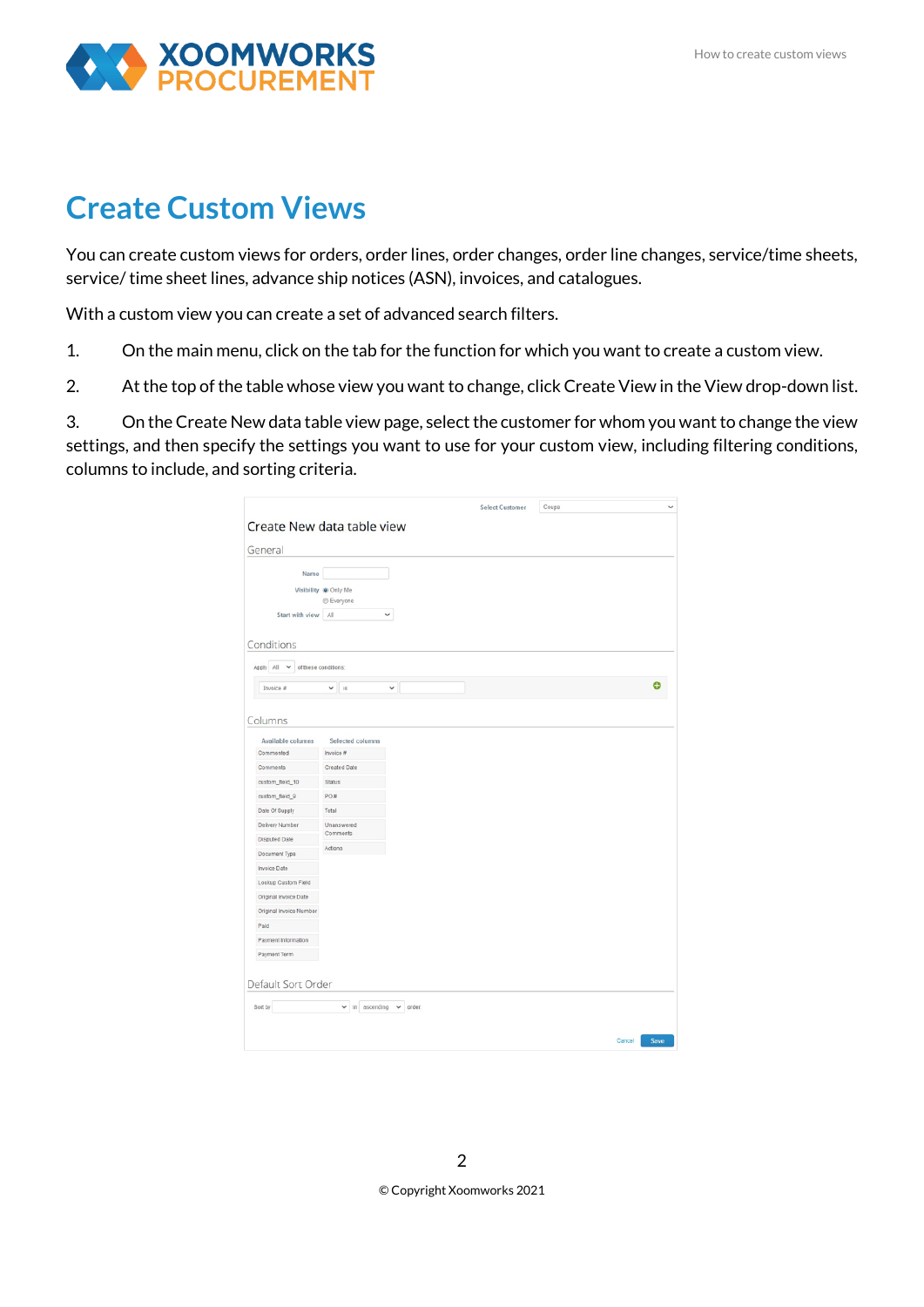

If you want to build this view based on another view and modify those settings, use the Start with view option under the General settings.

You can use the following settings when creating or editing a custom view for a CSP table.

| Group                 | <b>Setting</b>                                                                                                                | <b>Description</b>                                                                                                                          |  |
|-----------------------|-------------------------------------------------------------------------------------------------------------------------------|---------------------------------------------------------------------------------------------------------------------------------------------|--|
|                       |                                                                                                                               |                                                                                                                                             |  |
| General               | Name                                                                                                                          | Name of the custom view, visible from the View drop-down list<br>at the top of the table.                                                   |  |
|                       | Visibility                                                                                                                    | Defines whether this view can be visible to only you or all the<br>other users that can see the main table.                                 |  |
|                       | Start with view                                                                                                               | Use this option to load the settings from another view, and then<br>modify those settings to fit your needs for this view.                  |  |
| Conditions            | Apply                                                                                                                         | All - Displays results only for objects that meet all of the<br>conditions you add in this list.                                            |  |
|                       |                                                                                                                               | Any - Displays results for objects that meet at least one of the<br>conditions you add in this list.                                        |  |
|                       | Conditions                                                                                                                    | Create conditions based on the data available in the CSP.                                                                                   |  |
| Columns               | <b>Available Columns</b>                                                                                                      | This list depends on the table you work with in the CSP. You can<br>select any of these columns to add to your custom view.                 |  |
|                       | <b>Selected Columns</b>                                                                                                       | These are all the columns displayed in this custom view. They<br>appear from left to right, in the same order that you set them up<br>here. |  |
| Default Sort<br>Order | Choose the column by which you want results to be sorted and define whether to sort<br>them in ascending or descending order. |                                                                                                                                             |  |